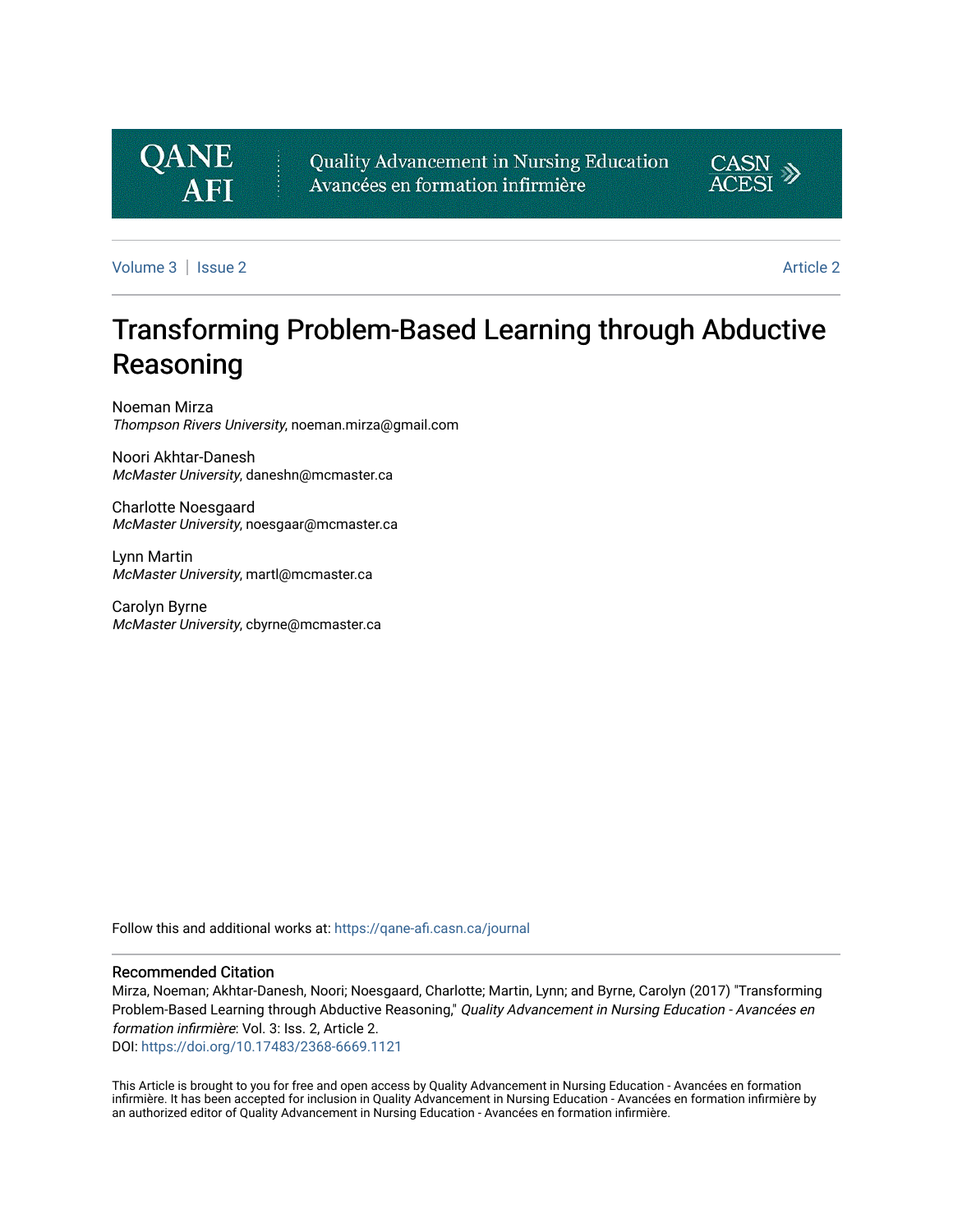#### **Introduction**

The small-group problem-based learning (PBL) pedagogy was introduced at McMaster University in the 1960s to shift focus from the traditional teacher-centred approach to education (Rideout, 2001). As a new method of teaching, PBL introduced a student-centred pedagogy where learning was stimulated by hypothetical scenarios and problems, which learners sought out to resolve through self-directed learning and tutor guidance (Barrows & Tamblyn, 1980; Rideout & Carpio, 2001). According to Barrows and Tamblyn, the thinking process of PBL is founded upon hypothetico-deductive reasoning, which emerged from Elstein, Shulman, and Sprafka's (1978) work on medical problem-solving. Not only is hypothetico-deductive reasoning the principal form of reasoning in PBL within nursing education (Rideout, 2001), but it is also the main method of reasoning in non-PBL nursing curricula (Wong & Chung, 2002).

Based on the work of Barrows and Tamblyn (1980) and Elstein et al. (1978), when a clinician uses hypothetico-deductive reasoning to explain care situations, she relies on initial cues from the situation to stimulate the recognition and retrieval of a few pre-existing explanations from her memory that could potentially explain the situation. These plausible explanations or "hypotheses" are then tested through further data collection, which allows the clinician to either accept or refute her initial hypotheses in light of the collected data. If the hypotheses cannot sufficiently explain the presenting situation, the clinician retrieves more hypotheses from her memory and tests them until one or a few hypotheses are confirmed based on their ability to explain the situation.

Although the context of small-group learning within PBL may cater to learning needs of nursing students, novice nursing students cannot be expected to recognize cues and retrieve existing hypotheses from their memories in order to explain a nursing-focused care situation, which they are encountering for the first time. Students may be able to identify that the client in the situation is upset or is having difficulty coping with his illness, but they may face difficulty explaining underlying nursing concepts, which novice students have neither encountered in the past nor learned in a clinical practice context. Therefore, issues with hypothetico-deductive reasoning and its use within PBL must be considered and challenged in order to maximize learning for novice nursing students within a small-group learning context.

Haig (1999), Ward and Haig (1997), and Lawson and Daniel (2011) contend that a clinician using hypothetico-deductive reasoning generates hypotheses based on initial and limited cues that may be different from the underlying cause of the care situation. Ward and Haig claim that from initial hypotheses, the clinician moves to hypothesis testing without emphasis on hypothesis creation or hypothesis building through the acquisition of broad-range data from the care situation. Furthermore, it is argued that hypothetico-deductive reasoning is rooted in positivism (or empiricism), which favours empirical knowing with little or no emphasis on other ways of knowing (Monti & Tingen, 1999). For such reasons, hypothetico-deductive reasoning is viewed as using a narrow scope for explaining care situations (Haig, 1999; Rolfe, 1997).

Another form of reasoning, *abductive reasoning*, looks beyond the mere retrieval of hypotheses from one's existing memory and perceives hypothesis generation as the creation of hypotheses through the synthesis of broader data collection (Eriksson & Lindström, 1997; Peirce, 1998; Raholm, 2010a). This definition is similar to the definition of hypothesis generation presented by Fisher, Gettys, Manning, Mehle, and Baca (1983), which focuses on the creation rather than the retrieval of hypotheses.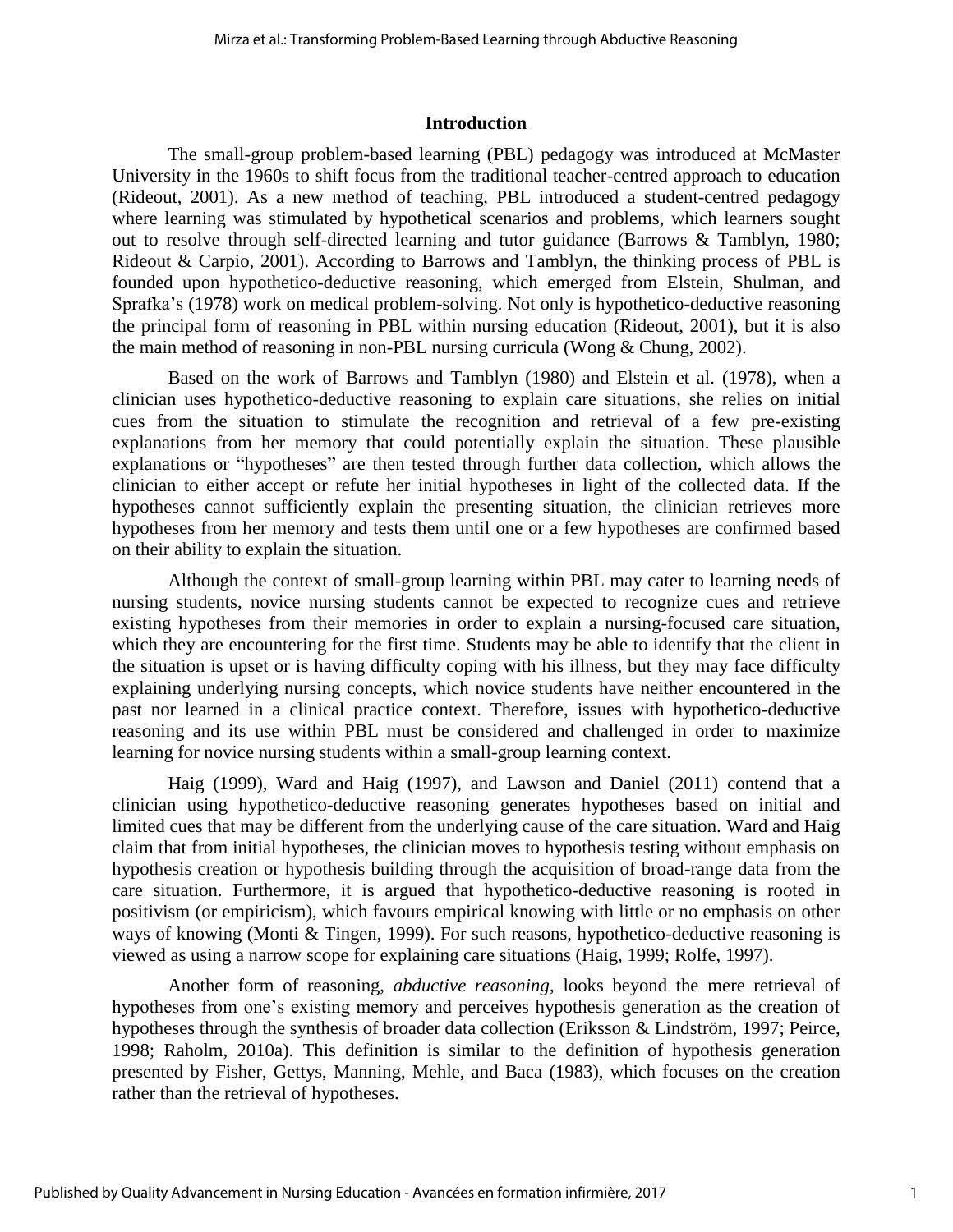In this paper, we introduce abductive reasoning as a new approach to exploring care situations within nursing education. We argue that abductive reasoning, if utilized by educators to educate students, may shed new light on the discovery and development of strong knowledge structures among nursing students, especially those who are at the novice stage. This paper first explains the philosophical underpinnings of abductive reasoning. It then compares the process of hypothesis generation between abductive and hypothetico-deductive reasoning. This is followed by an example care scenario to demonstrate how learners can apply the principles of abductive reasoning. Finally, the paper discusses possible implications of abductive reasoning on nursing education.

#### **Background**

In the history of inquiry, the first task of empirical research was to sort true from false. This was performed by deriving new truths from existing truths based on observations or facts that were logically self-evident (Shank, 1998). After this, a need for a systematic way to draw further truths surfaced, which gave rise to *deductive inference* (Tarski, 1941). Aristotle's syllogism became a basic tool for deductive reasoning as it allowed researchers to apply one true claim to another and derive a conclusion (e.g., if A=B and B=C, then A=C) (Longley, 1981).

For centuries, empirical reasoning in the western world relied on deduction until *inductive inference* originated during the scientific revolution between the 13th and 14th centuries (Deely, 1992). However, it was not linked to scientific inquiry until the 16th and 17th centuries through the work of Fancis Bacon (Shank, 1998). While deductive inference allowed specific truths to be derived from general truths, *inductive inference* allowed generalizations to be derived from specific truths (Raholm, 2010a, 2010b). Induction eventually replaced deduction and became the appropriate way of resolving empirical issues (Shank, 1998).

Induction was criticized by several philosophers in the 19th and 20th centuries. Popper (2013) argued that it is impossible to prove scientific theories as true through induction since no amount of evidence guarantees the absence of contrary evidence. He suggested that science can only be accomplished through the testing of hypotheses. His work, along with his predecessors, gave rise to the *hypothetico-deductive inference*, which is also known as the scientific method (Haig, 2014). Hypothetico-deductive reasoning was adopted as the main method of reasoning by health disciplines that aimed to produce health professionals who could think like scientists (Elstein et al., 1978; Patel, Arocha, & Zhang, 2005; Tanner, Padrick, Westfall, & Putzier, 1987).

In the 19th and 20th centuries, philosopher C. S. Peirce introduced *abductive inference* as a form of synthetic reasoning through which meaningful underlying patterns of selected phenomena are recognized in order to generate hypotheses that explain a complex reality (Eriksson & Lindström, 1997; Raholm, 2010a, 2010b). Abductive reasoning was introduced in clinical psychology as a logical method of discovering hypotheses (Haig, 1999, 2008; Vertue & Haig, 2008; Ward & Haig, 1997). However, in nursing, this reasoning approach remains philosophical and requires practical exploration (Lipscomb, 2012; Mirza, Akhtar-Danesh, Noesgaard, Martin, & Staples, 2014; Raholm, 2010a).

According to Peirce (1998), abductive reasoning is the first stage of inquiry. While hypothetico-deductive reasoning is founded upon empiricism (i.e., scientific method), abductive reasoning is founded upon pragmatism, a school of thought which views that one cannot achieve truth but can only get close to it—i.e., the best explanation is not entirely true but is an account closest to the truth (Fann, 1970; Raholm, 2010a). This idea of creating the best account of truth is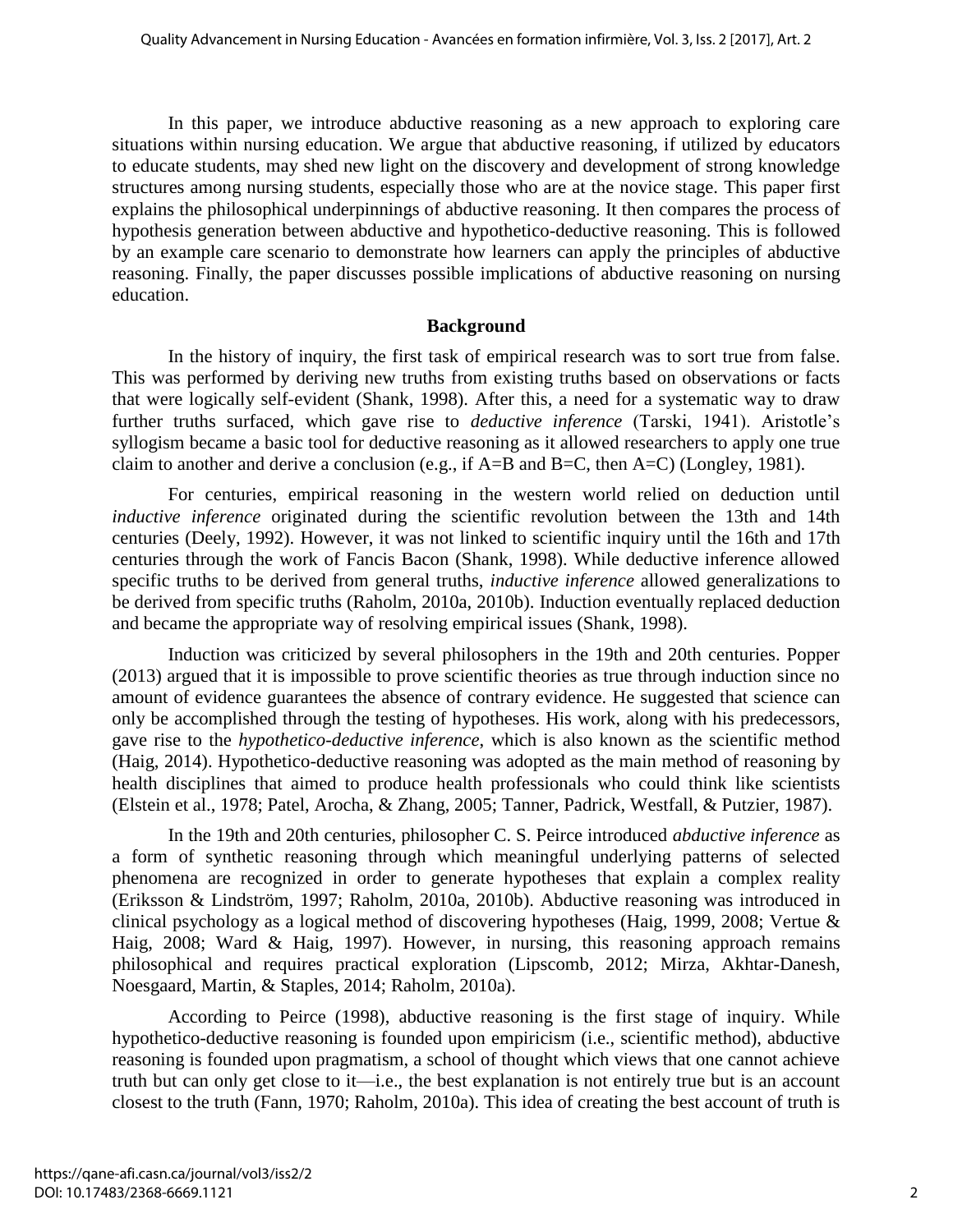also known as *inference to the best explanation* (Thagard, 1978). This is different from hypothetico-deductive reasoning, which focuses on hypothesis testing.

In basic science education, abductive reasoning training is known to enhance brain activation patterns among students, which has been observed to improve students' problemsolving and hypothesis generation abilities (Kwon, Lee, Shin, & Jeong, 2009). It has also been documented that the development of hypothesis generation abilities enhances students' logical and creative thinking and scientific reasoning abilities (Lawson, 1995). Research evidence indicates that it is not prior knowledge; rather, it is abductive reasoning skills involved in making prepositions which create the potential for excelling in hypothesis generation (Kwon, Jeong, & Park, 2006).

Nursing literature on abductive reasoning is limited and views abductive reasoning from a philosophical lens only (Eriksson & Lindström, 1997; Lipscomb, 2012; Mirza et al., 2014; Raholm, 2010a, 2010b; Reed, 1995; Rolfe, 1997). In the field of nursing knowledge development, both inductive and deductive reasoning are emphasized and discussed (Chinn & Kramer, 2014), but abductive reasoning is not recognized. Even in psychology literature about hypothesis generation, abductive reasoning and its practicality on the practice of health care professionals remains theoretical (Vertue & Haig, 2008).

#### **Hypothesis Generation**

Based on the work of Sumanthi and Saravanavel (2008), it can be concluded that there are two types of hypotheses: descriptive and relational. *Descriptive hypotheses* are concerned with the existence of one variable (e.g., pain), while *relational hypotheses* relate two variables together (e.g., pain related to hernia). While descriptive hypotheses simply define an issue, relational hypotheses are further divided into *correlational* and *explanatory* hypotheses. Correlational hypotheses indicate that two variables occur together in some manner, but one may affect the other (e.g., pain decreases as the surgical incision heals). Explanatory (causal) hypotheses, however, imply that the presence of or a change in one variable causes an effect on the other variable (e.g., pain is caused by infection at the site of the surgical incision).

While descriptive and relational hypotheses are two different forms of hypotheses, in PBL literature in nursing, the term "hypothesis" usually refers to descriptive rather than relational hypotheses. This is apparent when hypothesis generation is often referred to as the generation of issues, which denotes descriptive hypotheses rather than relational hypotheses (Ingram, Ray, Landeen, & Keane, 1998; Rideout & Carpio, 2001). This is due to the lack of clarification between these two terms in nursing literature. Therefore, based on Barrows and Tamblyn (1980), Fisher et al. (1983), Rideout and Carpio (2001), and Sumathi and Saravanavel (2008), we describe *issue generation* as the formulation of a list of problems based on the perception and interpretation of information presented in a situation (i.e., descriptive hypotheses, single variables) and *hypothesis generation* as the automatic and creative process of using knowledge and experience to formulate provisional propositions which explain and relate specific issues (i.e., relational hypotheses, two or more variables).

#### **Hypothesis Generation in Hypothetico-Deductive Reasoning**

The thinking process in PBL is based on hypothetico-deductive reasoning (Barrows  $\&$ Tamblyn, 1980). Building on the work of Barrows and Tamblyn, and Rideout and Carpio (2001), the reasoning process within a PBL tutorial can be described as follows: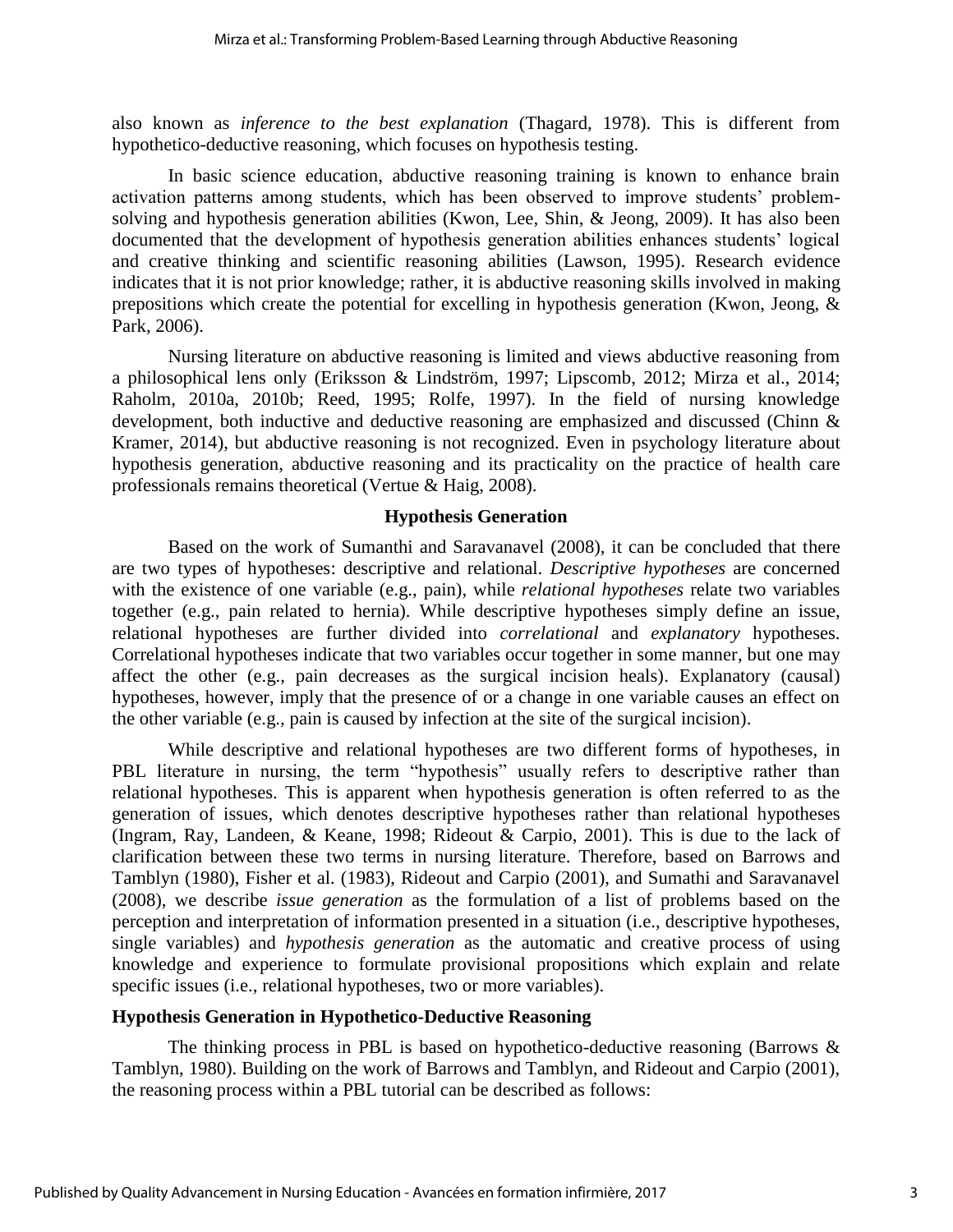- 1. Nursing students acquire initial cues from the presented care situation and retrieve a few previously-known hypotheses which they believe could potentially explain the care situation. This gives rise to learning gaps (i.e., whether or not a previouslyknown hypothesis fits the present care situation).
- 2. Students engage in a self-directed, information-gathering journey and apply the newly acquired information to the care situation. This enables them to either confirm or refute their initial hypotheses.
- 3. If any hypotheses are confirmed, they are accepted as the explanation for the presenting care situation. However, if hypotheses are refuted, then more hypotheses are retrieved in the hopes that they may better explain the care situation.

Hypothetico-deductive reasoning has drawn criticism in its approach to hypothesis generation. Scholars argue that previously-known hypotheses often cause health care professionals to search for specific additional data to support or prove their initial hypotheses (Norman, Brooks, Colle, & Hatala, 1999; Simmons, Lanuza, Fonteyn, Hicks, & Holm, 2003). Not only could this lead the health care professional to neglect other data which may also be important. This could happen if the health care professional is not familiar with the other data or lacks an understanding of the relevance of that data in a particular care situation.

Other scholars such as Ward and Haig (1997) argue that the initial phase of hypotheticodeductive reasoning involves the generation of early hypotheses from limited cues. This gives the false impression that the reasoning process begins with hypothesis generation rather than a complete detection of underlying patterns or relationships within the data. According to Buckingham and Adams (2000), initial hypotheses based on incomplete data may be incorrect and could lead to the generation of inaccurate final hypotheses or diagnoses.

## **Hypothesis Generation in Abductive Reasoning**

While hypotheses guide further learning within PBL, it is important for nursing students to generate hypotheses that explain a broad range of issues in a care situation (Ingram et al., 1998). However, a method of reasoning that focuses on hypothesis testing rather than hypothesis creation could reduce opportunities for facilitators to promote the discovery of hypotheses. For this reason, critics of hypothetico-deductive reasoning draw attention towards abductive reasoning, which they believe to be a broader method for understanding and explaining issues and their relationships in care situations (Haig, 1999; Ward & Haig, 1997).

Vertue and Haig (2008) theorize the process of abductive reasoning within the context of clinical reasoning. Their proposed approach to clinical reasoning is theoretical and has only been described in nursing literature through a concept analysis of abductive reasoning by Mirza et al. (2014). The abductive reasoning approach proposed by Vertue and Haig (2008) consists of five steps:

- 1. *Phenomena detection* is initiated when the clinician collects and analyzes data from the presenting situation.
- 2. The clinician *infers causal mechanisms* to identify potential causes and suggest their possible relationship to the detected phenomena.
- 3. The clinician *develops a causal model* in which various causal mechanisms are interlinked.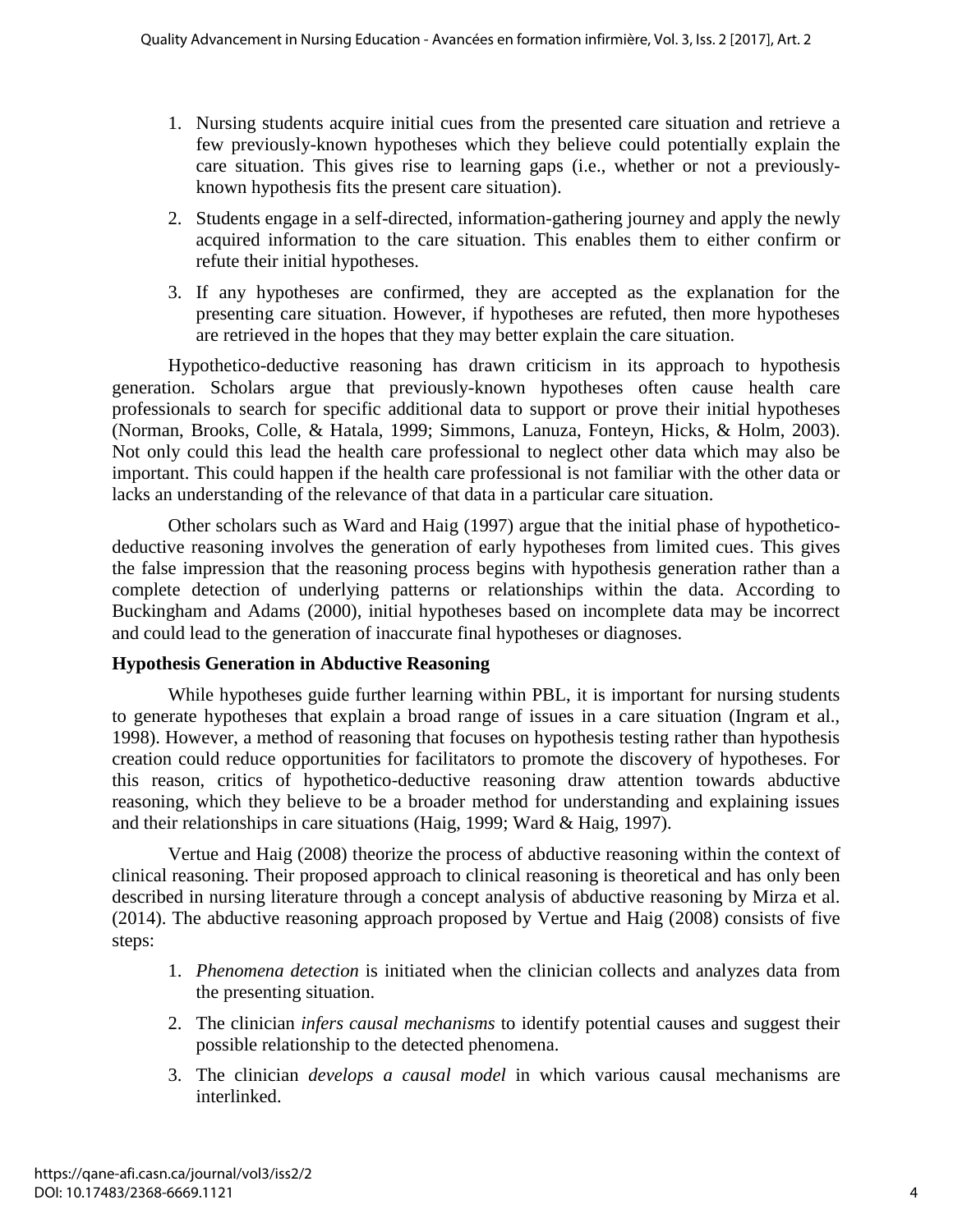- 4. The clinician *evaluates the causal model* by ensuring all relationships are coherent and supported by data.
- 5. The clinician *formulates the case* through a comprehensive and integrated conceptualization that explains the various links within the causal model.

While these five steps are different from hypothetico-deductive reasoning, they lead to the same outcome—i.e., an explanatory hypothesis that explains the presenting care situation. Since abductive reasoning is believed to offer a more synthetic approach to explaining care situations as compared to hypothetico-deductive reasoning (Ward & Haig, 1997), its introduction as a new approach within nursing education warrants exploration. It could suggest new directions for research and curriculum development aimed at enhancing classroom learning and clinical practice, especially in the context of promoting higher-order thinking among students. The next section describes a step-by-step method of how abductive reasoning can be incorporated in problem- and inquiry-based learning where care scenarios are used to initiate learning within nursing and other health sciences education.

**Application of Abductive Reasoning in Problem and Inquiry-Based Learning.** By considering PBL recommendations by Rideout and Carpio (2001) and Barrows and Tamblyn (1980), abductive reasoning recommendations by Vertue and Haig (2008), and other theoretical ideas discussed previously (e.g., Mirza et al., 2014), a detailed abductive approach to PBL is proposed and applied to a care situation. The aim of this proposed approach is to guide both the training of facilitators and students in creating hypotheses which aim to explain the presenting situations within PBL and beyond.

### **Sample Care Scenario: Kelly (Age 14)**

*My mother caught me vomiting a few times so she insisted that I visit the nurse. It's nothing really. They were just random episodes. My mother gets overly worried. She says I don't take care of my body and that I need to eat more. I'm growing, but I don't want to be fat. Only if I didn't get so hungry all the time, I'd be slim like Heather. My boyfriend is always talking about her. My mother doesn't care about my life. She only cares about my poor grades. Sometimes, I can't sleep because I want to eat. So I just drink water. My mother calls me a zombie, which hurts my feelings. I mean… all the girls I know do the same to stay fit. I'm not the only one with these episodes you know.*

#### **Phase 1: Phenomena Detection.**

*Description.* Nursing students perceive and interpret data in order to detect phenomena presented in a care situation.

To complete this phase, nursing students must

- 1. collect a broad range of data from the care situation;
- 2. interpret the collected data in order to identify issues (phenomena); and
- 3. formulate a comprehensive list of phenomena which represent the collected data.

*Application of Phase 1.* The student reads the situation and collects and interprets a variety of data in light of his previous knowledge and understanding. For example, data such as "I don't want to get fat" may be interpreted as fear of weight gain and "she only cares about my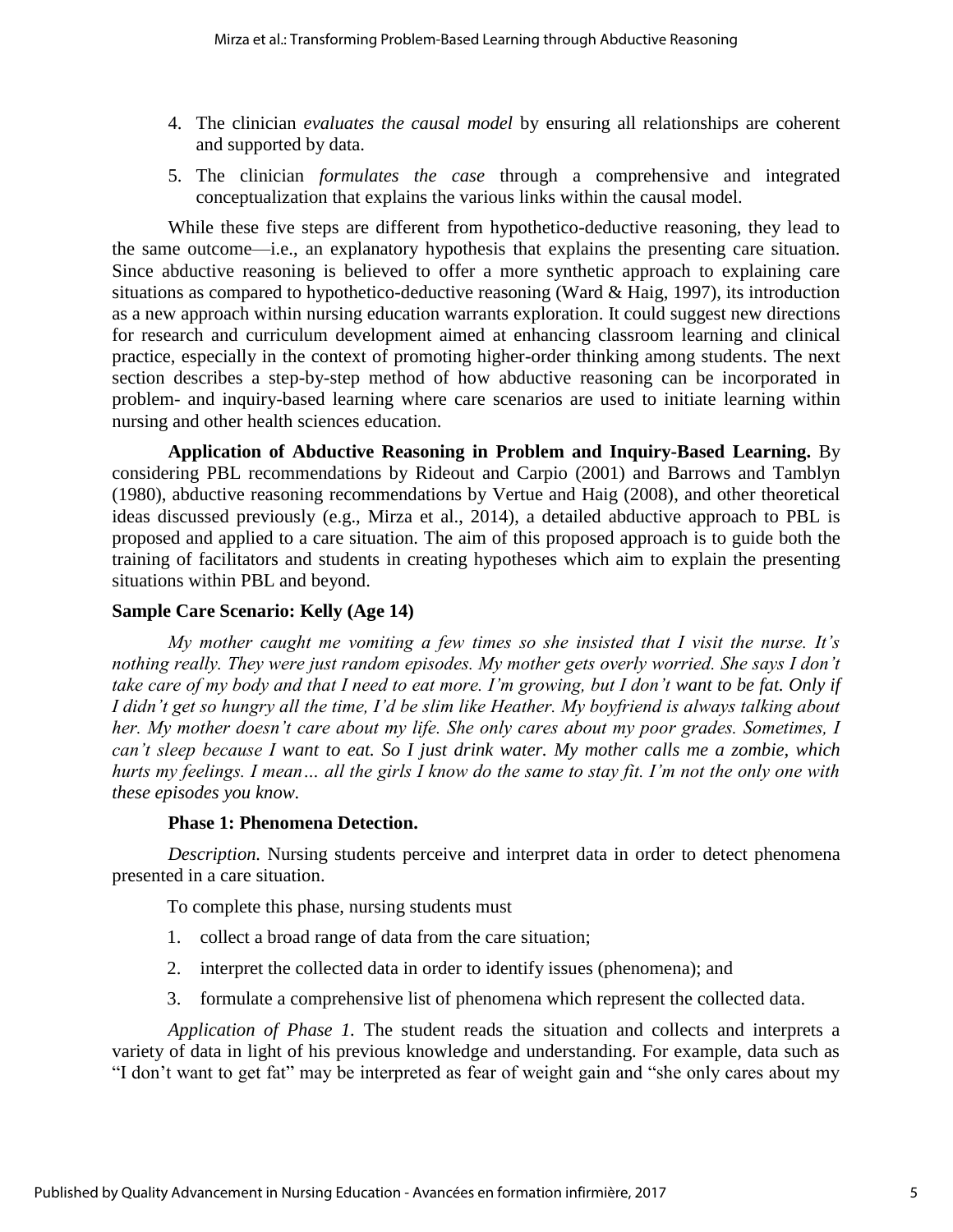poor grades" may be interpreted as poor academic performance. Once a comprehensive list of phenomena is detected, the student is ready to move to the second phase of abductive reasoning.

### **Phase 2: Development of Causal Model.**

*Description.* Nursing students infer causal mechanisms for phenomena and analyze their relationships with one another through an illustration.

To complete this phase, nursing students must

- 1. use existing knowledge and a justifiable theoretical approach (e.g., biopsychosocial framework) to organize thinking;
- 2. apply existing empirical, experiential, and axiological knowledge to infer possible causal mechanisms of phenomena and illustrate existing and potential relationships between causal mechanisms and/or phenomena; and
- 3. evaluate the causal model by ensuring relevant existing and potential relationships are not omitted and all proposed relationships are reasonably coherent.

*Application of Phase 2.* The causal model is developed through an illustration. To do this, the student selects a framework (e.g., biopsychosocial framework—i.e., biological, psychological, social). He writes these categories on the different corners of a page and indicates the detected phenomena under each category by using *nodes* (cells that contain the phenomena or concept). For example, under the social category, the student draws three nodes in which he will write the three different phenomena (i.e., poor school performance, peer pressure, and poor child-parent bonding). He does the same for the other two categories. Under biological, the student may categorize vomiting, malnutrition, hunger, and sleep deprivation, and may categorize denial, body image, low self-esteem, and jealousy under the psychological category.

The student then identifies possible causal mechanisms of each detected phenomenon by either linking it to the other phenomena that exist in the model or by generating new concepts within the causal model to act as causal mechanisms for a specific phenomenon. For example, within the biological category, the student might identify that an eating disorder or poor eating habits (new concepts) may be possible causes of the malnutrition and being underweight that Kelly (the person in the scenario) is experiencing. Similarly, the student continues to generate various causal mechanisms for other remaining phenomena in the biological, social, and psychological categories. He then links these concepts by drawing arrows to connect them with one another and to the original phenomena indicated in the causal model.

Similar to the within-category linking technique, the student also creates causal linkages across categories. For example, peer pressure (social phenomenon) and poor body image (psychological phenomenon) may be the cause of poor eating habits and an eating disorder (biological causal mechanisms). The student continues to create various causal linkages within and between categories until he feels the causal model represents an exhaustive illustration of all possible linkages between existing and new concepts. He then evaluates the causal model to ensure that no causal linkages are omitted, that coherent linkages are clearly indicated, and that any conjectural linkages are indicated in a dotted line so they can be explored further.

## **Phase 3: Identification of Learning Needs.**

*Description.* Nursing students identify learning needs and engage in self-directed learning by seeking out and appraising resources.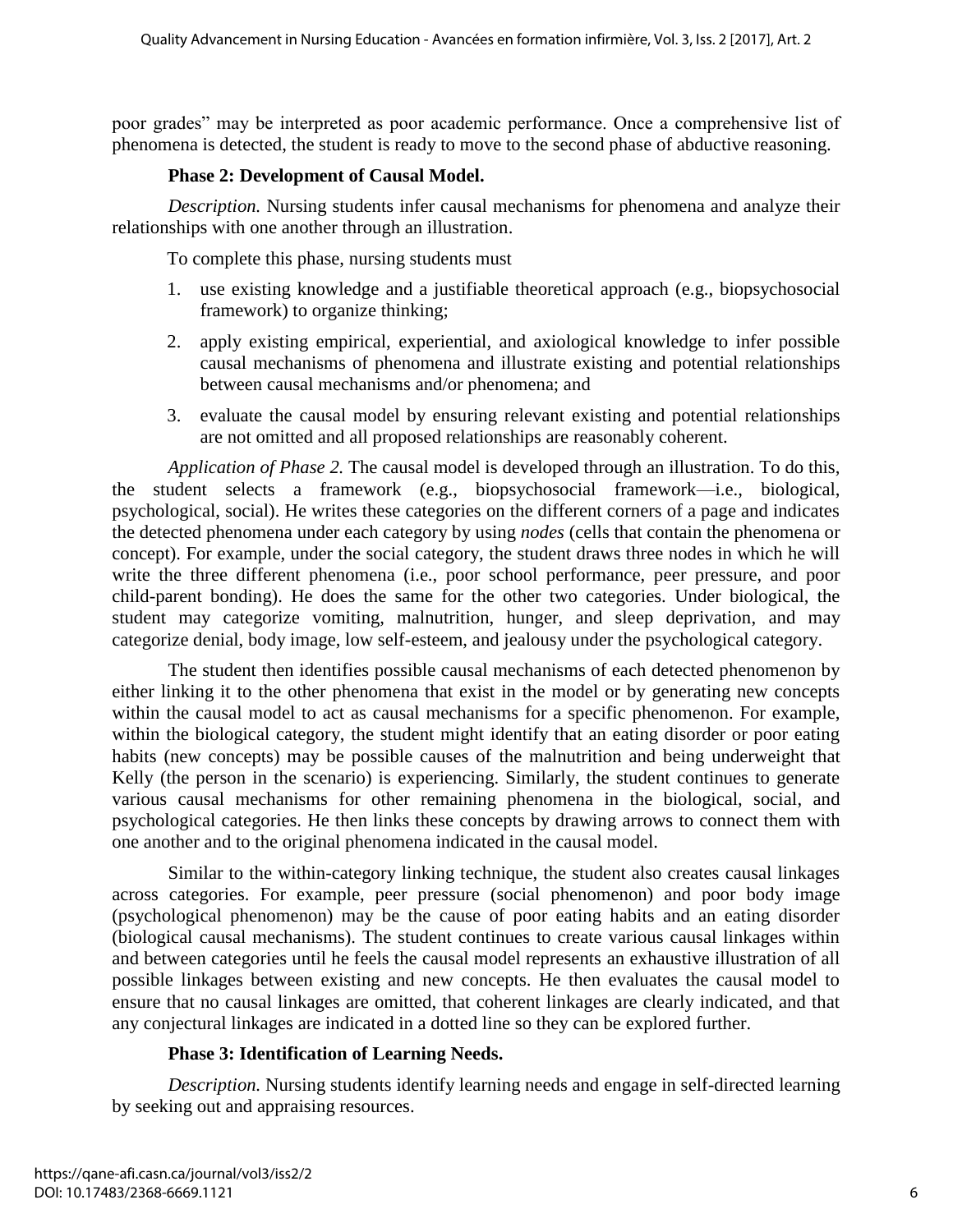To complete this phase, nursing students must

- 1. identify learning gaps related to the relationships in the causal model that are unsupported by evidence and need exploration and justification;
- 2. search and appraise resources to develop evidence-informed knowledge and refine misconceptions in previous knowledge structures; and
- 3. apply newly learned ideas to the causal model and critically analyze their relationships.

*Application of Phase 3.* Building upon the conjectural linkages, the student is able to identify learning gaps that require further justification. For example, the student may propose, through a dotted line, that low self-esteem (psychological phenomenon) causes poor school performance (social phenomenon), which leads to an eating disorder (biological causal mechanism). Since these appear to be sensible and possible relationships, the student may not have sufficient knowledge or evidence to justify his claim. He later identifies resources that will enhance his learning about self-esteem and its effects on school performance and eating disorders. With this specific learning goal, the student is able to identify particular resources to help him answer his specific inquiry, instead of general resources that provide common information about eating disorders.

Through research, the student is able to justify one of his two conceptions. For example, he will learn that poor self-esteem does negatively affect school performance. However, he will also learn that poor self-esteem does not always lead to an eating disorder. In this case, he may realize that he has to reconstruct his misconception about the latter conjectural linkage. Through this self-directed learning, the student is able to critically determine which conjectural linkages are true and which are not. This could allow him to address some of his learning gaps, which may subsequently enhance his understanding of the causal model and the presenting care situation.

In this phase, the student could also decide that it is important for him to learn about new concepts that emerged when developing the causal model. For example, media (a new social causal mechanism) could be explored further in terms of its influence on societal norms, peer pressure, body image, and poor eating habits. Although not apparent in the care situation, phenomena linked to media may be of great importance to the care situation and could create new learning opportunities for the student to help him think outside the box.

#### **Phase 4: Synthesis and Reflection.**

*Description.* Nursing students integrate their new knowledge and create a coherent conceptualization that explains the salient points of the care situation.

To complete this phase, nursing students must

- 1. recognize salient points and associations of the care situation in the causal model;
- 2. synthesize salient points and associations by creating broad-scope conceptualizations (explanatory hypotheses) which best-explain the care situation; and
- 3. reflect on the conceptualization to ensure it coherently represents prominent relationships between all or the maximum numbers of salient points.

*Application of Phase 4.* When examining the causal model, the student may realize that some concepts have attracted more linkages than others (e.g., eating disorder, body image, and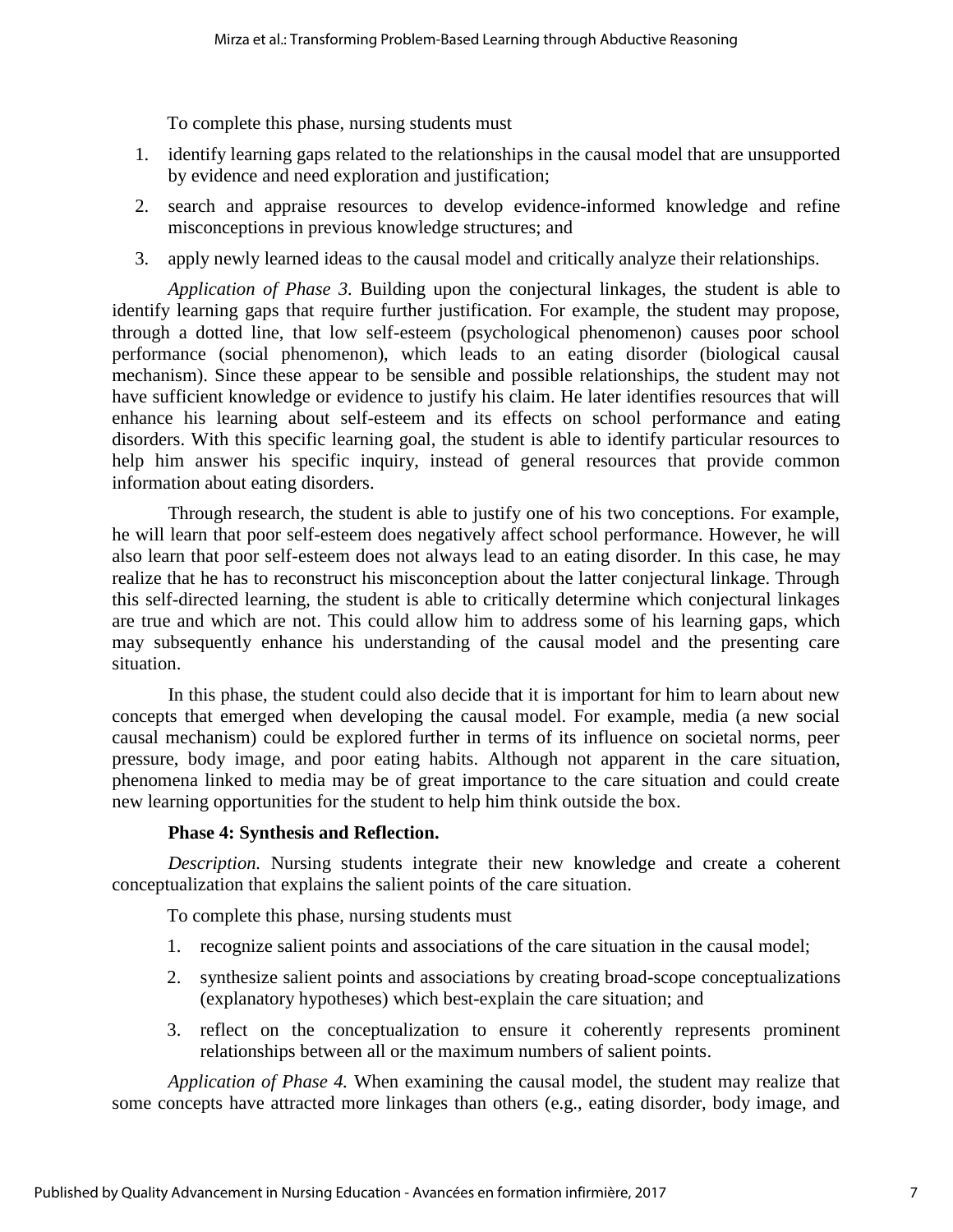peer pressure). These concepts are the salient points of the care situation. The salient points may emerge either from the detected phenomena, the causal mechanisms, or new concepts added later to the causal model. Once the student recognizes these salient points, he generates a statement or a hypothesis to explain the salient points in a coherent way. Since several phenomena may be recognized as the most salient, students may generate a set of hypotheses to explain the various salient aspects of a care situation and how they may be interrelated. This set of hypotheses is also known as a *case formulation* (Vertue & Haig, 2008).

One possible biopsychosocial hypothesis from the example care scenario that the student may create could be, "Teenage girls may develop eating disorders due to the pressure they feel from their peers to live up to socially accepted body images portrayed in the media". The novice nursing student will not retrieve such explanatory hypothesis from a pool of pre-existing hypotheses in the memory. Rather, such a hypothesis is created through developing the causal model which stimulates the mind to discover unique connections which allow certain salient points to emerge. After creating one or a few hypotheses that best explain the care situation, the student reflects on them to ensure they coherently represent the essence of the care situation.

#### **Discussion**

Abductive reasoning and its focus on hypothesis creation offer a new way of examining our previous ideas about the PBL process, which is rooted in hypothetico-deductive reasoning. While hypothetico-deductive reasoning embedded within PBL favours empirical knowing (Monti & Tingen, 1999), abductive reasoning as a pragmatic approach appears to be more inclusive of multiple modes of knowing. Through abductive reasoning, nursing students could generate plausible hypotheses that aim to explain salient relationships found within a care situation. This can be important in the conceptualization of health situations, which involve various levels of complexity or clients with complex comorbidities.

In relation to scaffolding, which is an act of supporting the learning process (Lajoie, 2005), the proposed abductive reasoning approach to PBL could be introduced as an instructional strategy within the classroom. If facilitated correctly by the educator, the proposed abductive reasoning approach could also promote self-scaffolding, which is viewed as a primary goal of education (Bickhard, 2005). This may occur when students develop causal models and identify and fill knowledge gaps through self-directed learning. Through self-scaffolding, students may be able to use newly acquired knowledge to validate or reconstruct existing knowledge structures in meaningful ways, which could enhance the depth and breadth of their learning. The approach also creates opportunities for the student to self-monitor his learning in each phase (e.g., did I pick up all of the relevant cues before creating a hypothesis?).

Since abductive reasoning may promote the thinking skills required in exploring care situations, it may be a useful approach for educators to use within a PBL context in a classroom setting. The skills that educators may promote with the use of abductive reasoning could potentially contribute to the development of critical and creative thinking, academic achievement, and lifelong learning abilities. This could further provide training for real-life application and decision-making. Moreover, this type of reasoning could be useful in the clinical setting where nursing students are required to deal with real-life care situations and make reallife care-related decisions.

Traditionally, nursing experience has been known to be a prerequisite for the ability to detect salience (Benner, 1984). This view limits novice nursing students' ability to detect salient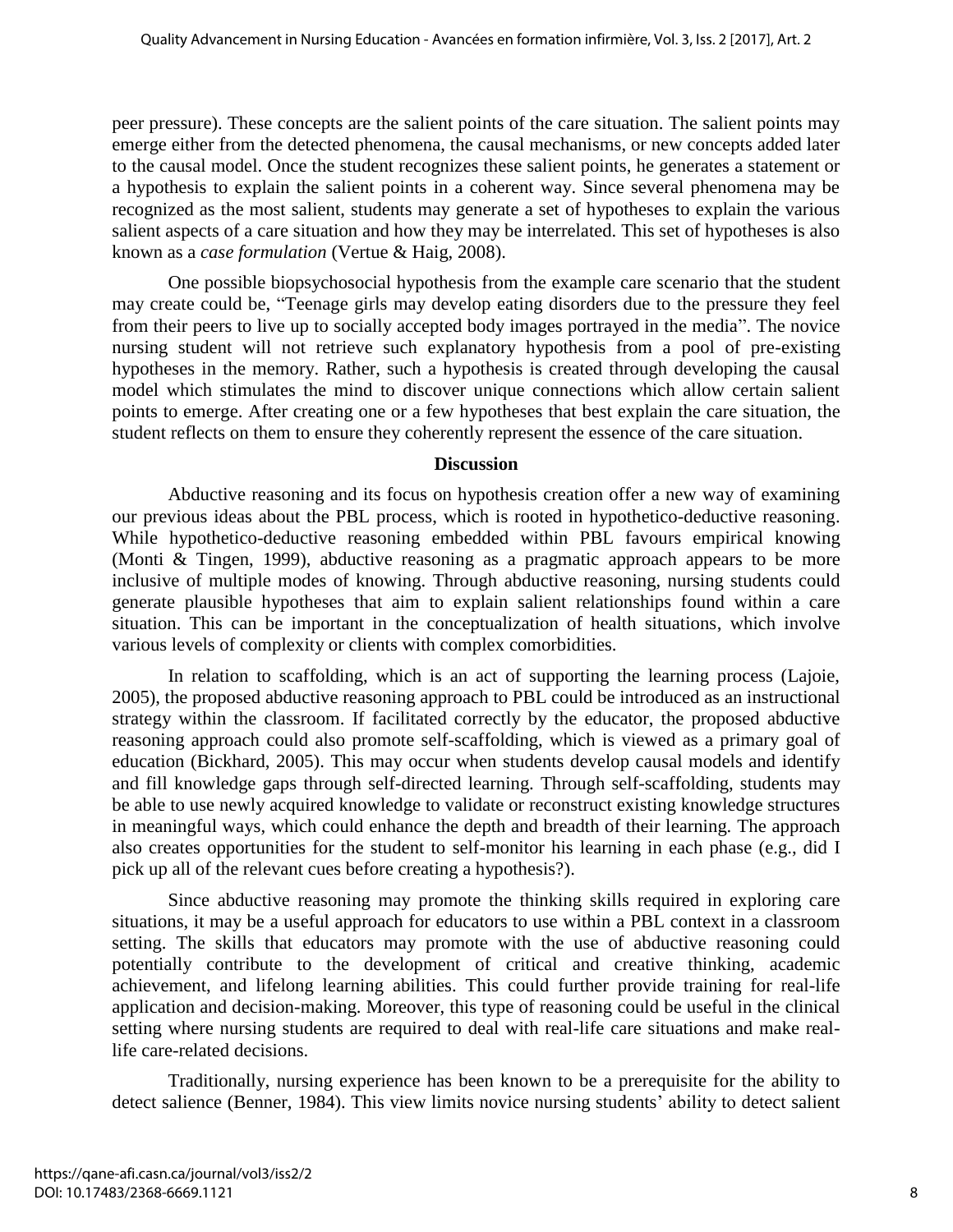points of a care situation because they lack the exposure to clients in multiple clinical settings, which expert nurses have. However, this paper proposes that novice nursing students could detect salient points of a care situation through the use of abductive reasoning. As a teachinglearning strategy, abductive reasoning could be promoted in the classroom setting by educators who understand abductive reasoning, its philosophy, and its approach to reasoning through care situations. For this to occur, more resources are needed to guide educators on how they can promote abductive reasoning among students.

While students can engage in abductive reasoning independently or as a group for a richer learning experience, the ideas surrounding abductive reasoning and its application to care situations may be abstract for some learners. Without proper training in abductive reasoning, learners may find the proposed abductive reasoning approach to be time-consuming or even difficult to comprehend. While the presented care scenario provides insight on how abductive reasoning principles could be applied to problem-based learning, educators may need to create more case examples to further guide learners on using abductive reasoning to explore care situations.

Although the abductive reasoning process based on the work of Vertue and Haig (2008) has not received any research attention, this paper applies aspects of it to PBL and proposes a new abductive reasoning strategy which could be promoted within undergraduate nursing curricula. However, research is needed to test the proposed abductive reasoning strategy and its influence on hypothesis generation within PBL and non-PBL contexts, as well as the clinical practice setting. Such research will not only contribute to the emerging field of abductive reasoning within nursing education, it may introduce new and improved ways for educators to promote learning and discovery among nursing students and students of other health disciplines.

#### **Conclusion**

The abductive reasoning strategy proposed in this paper provides a pragmatic approach to exploring and explaining a care situation. As a scaffolding technique, the proposed strategy within PBL could enable the broader detection of salient points and the creation of hypotheses, which are important for initiating the process of inquiry among nursing students. The strategy could further help nursing students engage in higher-order thinking, which allows them to evaluate ideas before synthesizing them. It could also enable nursing students to build their knowledge structures in meaningful ways to enhance the depth and breadth of their learning. Since literature on abductive reasoning within nursing is limited, nurse researchers are encouraged to examine the practicality of the proposed abductive reasoning strategy and its influence on nursing students' abilities in phenomena detection and hypothesis creation within PBL or even non-PBL contexts.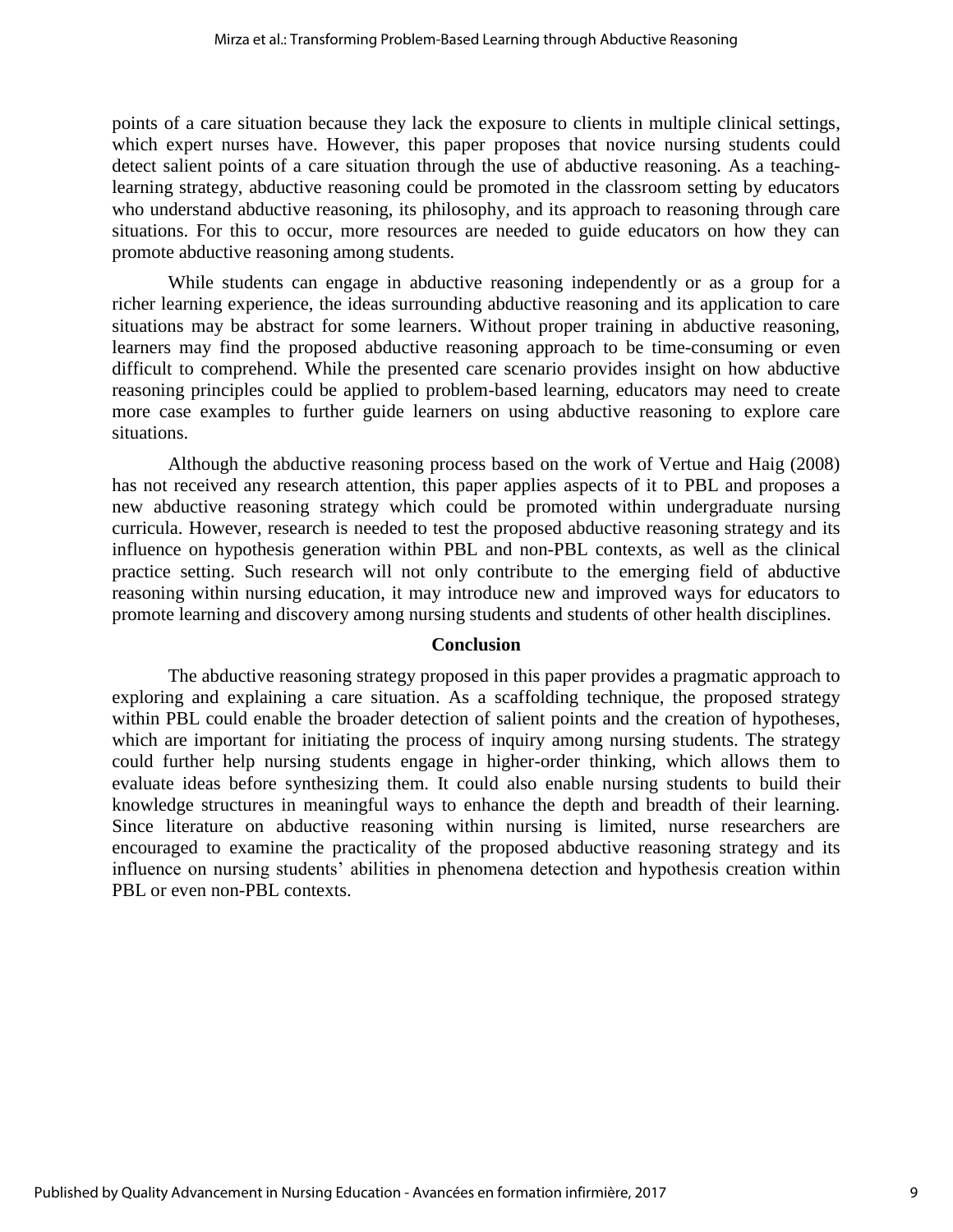### **References**

- Barrows, H. S. & Tamblyn, R. M. (1980). *Problem-based learning: An approach to medical education.* New York, NY: Springer Publishing Company.
- Benner, P. (1984). *From novice to expert: Excellence and power in clinical nursing practice.*  Menlo Park, CA: Addison-Wesley.
- Bickhard, M. H. (2005). Functional scaffolding and self-scaffolding. *New Ideas in Psychology, 23*, 166–173. https://doi.org/10.1016/j.newideapsych.2006.04.001
- Buckingham, C. D., & Adams, A. (2000). Classifying clinical decision making: A unifying approach. *Journal of Advanced Nursing, 32*(4), 981–989. https://doi.org/10.1046/j.1365- 2648.2000.t01-1-01565.x
- Chinn, P. L., & Kramer, M. K. (2014). *Knowledge development in nursing: Theory and process*  (9th ed.). St. Louis, MO: Mosby, Inc.
- Deely, J. (1992). *Logic as a liberal art: Student edition.* Dubuque, IA: Letterheads to Books.
- Elstein, A. S., Shulman, L. S., & Sprafka, S. A. (1978). *Medical problem solving: An analysis of clinical reasoning.* Cambridge, MA: Harvard University Press.
- Eriksson, K., & Lindström, U. A. (1997). Abduction  $-A$  way to deeper understanding of the world of caring. *Scandinavian Journal of Caring Sciences, 11*(4), 195–198. https://doi.org/10.1111/j.1471-6712.1997.tb00455.x
- Fann, K. T. (1970). *Peirce's theory of abduction.* The Hague, The Netherlands: Martinus Nijhoff.
- Fisher, S. D., Gettys, C. F., Manning, C., Mehle, T., & Baca, S. (1983). Consistency checking in hypothesis generation. *Organizational Behavior and Human Performance, 31*(2), 233– 254. https://doi.org/10.1016/0030-5073(83)90123-x
- Haig, B. D. (1999). Construct validation and clinical assessment. *Behaviour Change, 16*(1), 64– 73. https://doi.org/10.1375/bech.16.1.64
- Haig, B. D. (2008). Scientific method, abduction and clinical reasoning. *Journal of Clinical Psychology, 64*(9), 1013–1018. https://doi.org/10.1002/jclp.20505
- Haig, B. D. (2014). *Investigating the psychological world: Scientific method in the behavioral sciences.* London, UK: The MIT Press.
- Ingram, C., Ray, K., Landeen, J., & Keane, D. R. (1998). Evaluation of an educational game for health sciences students. *Journal of Nursing Education, 37*(6), 240–246.
- Kwon, Y. J., Jeong, J. S., & Park, Y. B. (2006). Roles of abductive reasoning and prior belief in children's generation of hypotheses about pendulum motion. *Science & Education, 15*, 643–656. https://doi.org/10.1007/s11191-004-6407-x
- Kwon, Y. J., Lee, J. K., Shin, D. H., & Jeong, J. S. (2009). Changes in brain activation induced by the training of hypothesis generation skills: An fMRI study. *Brain and Cognition, 69*(2), 391–397. https://doi.org/10.1016/j.bandc.2008.08.032
- Lajoie, S. (2005). Extending the scaffolding metaphor. *Instructional Science, 33*, 541–557. https://doi.org/10.1007/s11251-005-1279-2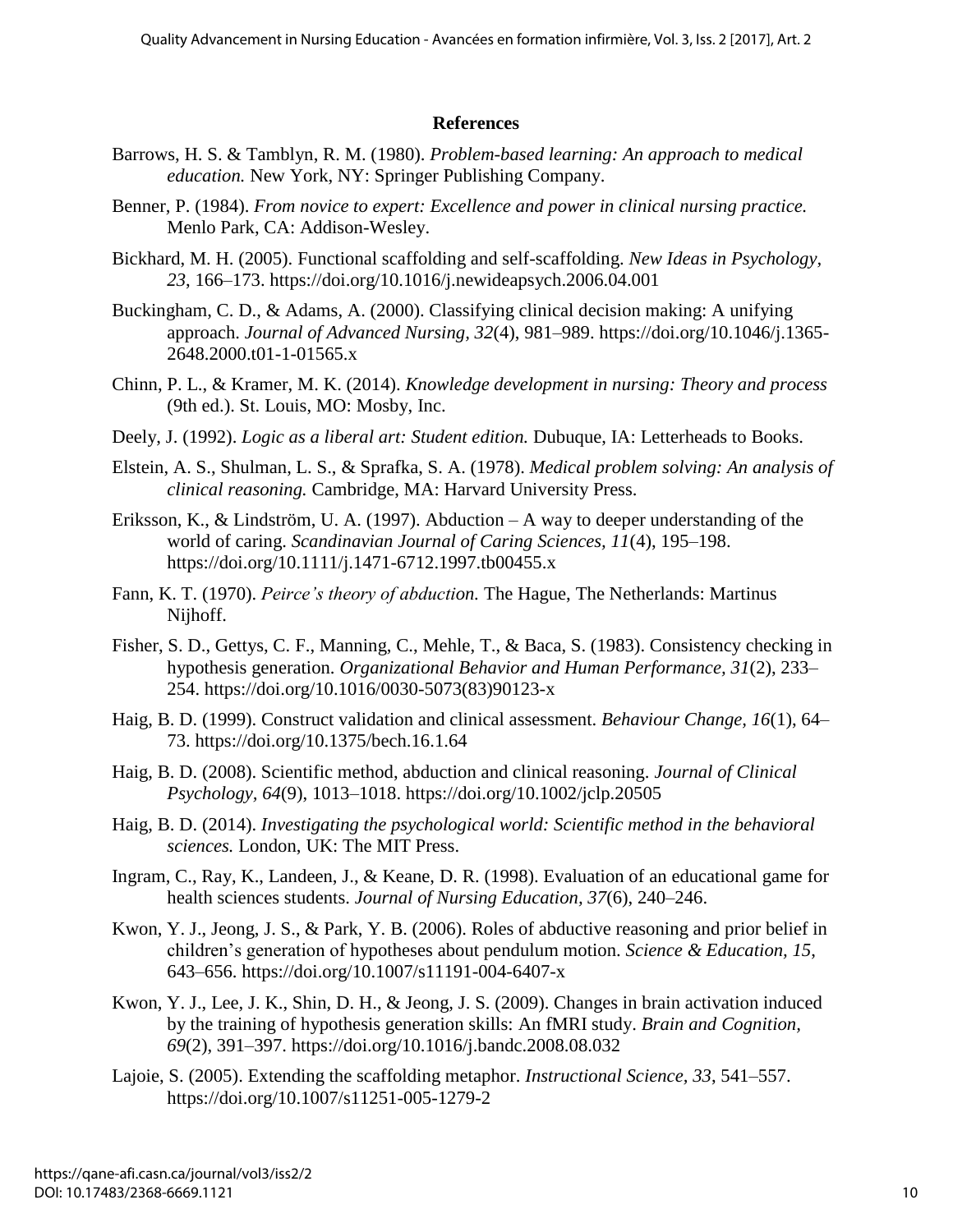- Lawson, A. E. (1995). *Science teaching and development of thinking.* Belmont, CA: Wadsworth Publishing Company.
- Lawson, A. E., & Daniel, E. S. (2011). Inferences of clinical diagnostic reasoning and diagnostic error. *Journal of Biomedical Informatics, 44*(3), 402–412. https://doi.org/10.1016/j.jbi.2010.01.003
- Lipscomb, M. (2012). Abductive reasoning and qualitative research. *Nursing Philosophy, 13*, 244–256. https://doi.org/10.1111/j.1466-769x.2011.00532.x
- Longley, P. (1981). *Contemporary logic.* Washington, DC: University Press of America.
- Mirza, N., Akhtar-Danesh, N., Noesgaard, C., Martin, L., & Staples, E. (2014). A concept analysis of abductive reasoning. *Journal of Advanced Nursing, 70*(9), 1980–1994. https://doi.org/10.1111/jan.12379
- Monti, E. J., & Tingen, M. S. (1999). Multiple paradigms of nursing science. *Advances in Nursing Science, 21*(4), 64–80. https://doi.org/10.1097/00012272-199906000-00010
- Norman, G. R., Brooks, L. R., Colle, C. L., & Hatala, R. M. (1999). The benefit of diagnostic hypotheses in clinical reasoning: Experimental study of an instructional intervention for forward and backward reasoning. *Cognition and Instruction, 17*(4), 433–448. https://doi.org/10.1207/s1532690xci1704\_3
- Patel, V. L., Arocha, J. F., & Zhang, J. (2005). Thinking and reasoning in medicine. In K. J. Holyoak & R. G. Morrison, *The Cambridge handbook of thinking and reasoning* (pp. 727–750). New York, NY: Cambridge University Press.
- Peirce, C. S. (1998). Pragmatism as the logic of abduction. In the Peirce Edition Project (Ed.), *The essential Peirce: Selected philosophical writings: Volume 2 (1893-1913)* (pp. 226– 241). Bloomington, IN: Indiana University Press. (Original work published in 1903)
- Popper, K. (2013). *The open society and its enemies.* Princeton, NJ: Princeton University Press. (Original work published in 1945)
- Raholm, M. B. (2010a). Abductive reasoning and the formation of scientific knowledge within nursing research. *Nursing Philosophy, 11*, 260–270. https://doi.org/10.1111/j.1466- 769x.2010.00457.x
- Raholm, M. B. (2010b). Theory development and the logic of discovery. *International Journal of Human Caring, 14*(3), 36–42.
- Reed, G. P. (1995). A treatise on nursing knowledge development for the 21st century: Beyond postmodernism. *Advances in Nursing Science, 17*(3), 70–84. https://doi.org/10.1097/00012272-199503000-00008
- Rideout, E. (2001). *Transforming nursing education through problem-based learning*. Sudbury, MA: Jones and Bartlett Publishers.
- Rideout, E., & Carpio, B. (2001). The problem-based learning model of nursing education. In E. Rideout (Ed.), *Transforming nursing education through problem-based learning* (pp. 21– 49). Sudbury, MA: Jones and Bartlett Publishers.